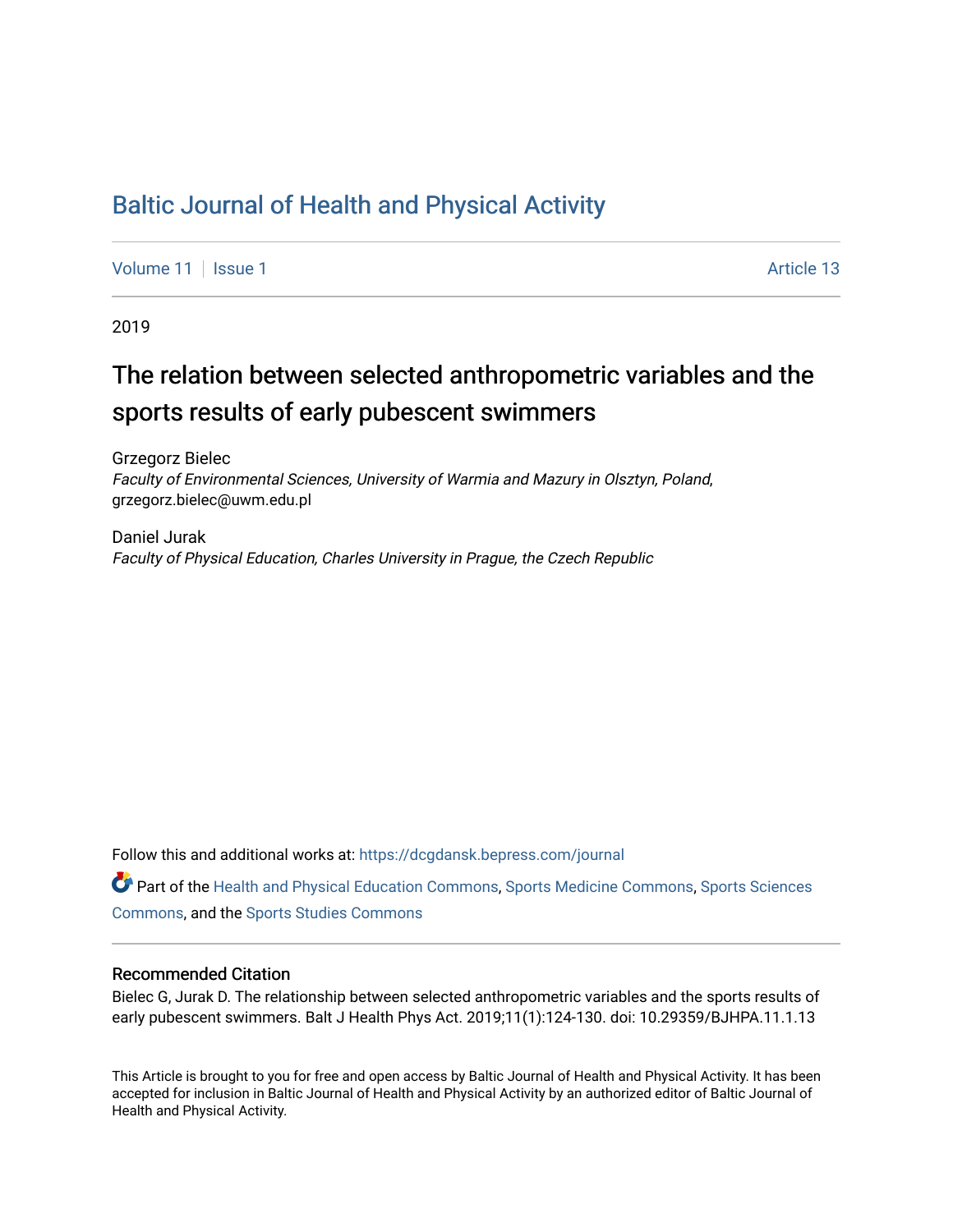# **The relationship between selected anthropometric variables and the sports results of early pubescent swimmers**

#### **Authors' Contribution:**

**A** Study Design

**B** Data Collection

**C** Statistical Analysis

**D** Data Interpretation **E** Manuscript Preparation

**F** Literature Search

**G** Funds Collection

**Grzegorz Bielec1 ABCDEG, Daniel Jurak2 BDEF**

<sup>1</sup> Faculty of Environmental Sciences, University of Warmia and Mazury in Olsztyn, Poland

2 Faculty of Physical Education, Charles University, Prague, the Czech Republic

**abstract Background:** Relations between anthropometric parameters and sports results in swimming are well documented, but only few studies concern young athletes. Scientific evidence do not indicate definitely, which anthropometric variables determine swimming performance among pubertal athletes. **Material and methods:** Forty one swimmers at the mean age of 12.2 years (including 15 females) were examined. Body composition was assessed by Tanita BC 545N device. Body height, hand length, hand width and arm span were also determined. Anthropometric data were compared to results of 50 m freestyle and 200 m individual medley. **Results:** Calculations made by Pearson's coefficient revealed significant liaisons between body height, arm span and hand length towards freestyle results. Relationships between anthropometric measurements and 200 m individual medley results were essential only in boys. The other variables showed week and insignificant correlations with sports results. **Conclusions:** Results of our study suggest that in early adolescence body height and upper limb dimensions affect swimming performance much more than body composition. **Key words:** swimming, anthropometrics, body composition, youth.

#### **article details**

|                               | Article statistics: Word count: 2,079; Tables: 2; Figures: 0; References: 26                                                                                                                                                                                                                                                                                                                                                                                                                                                                                                                                                                                                                                                                                                                                                                                  |
|-------------------------------|---------------------------------------------------------------------------------------------------------------------------------------------------------------------------------------------------------------------------------------------------------------------------------------------------------------------------------------------------------------------------------------------------------------------------------------------------------------------------------------------------------------------------------------------------------------------------------------------------------------------------------------------------------------------------------------------------------------------------------------------------------------------------------------------------------------------------------------------------------------|
|                               | Received: October 2018; Accepted: March 2019; Published: March 2019                                                                                                                                                                                                                                                                                                                                                                                                                                                                                                                                                                                                                                                                                                                                                                                           |
|                               | <b>Full-text PDF:</b> http://www.balticsportscience.com                                                                                                                                                                                                                                                                                                                                                                                                                                                                                                                                                                                                                                                                                                                                                                                                       |
| Copyright                     | © Gdansk University of Physical Education and Sport, Poland                                                                                                                                                                                                                                                                                                                                                                                                                                                                                                                                                                                                                                                                                                                                                                                                   |
| Indexation:                   | Celdes, Clarivate Analytics Emerging Sources Citation Index (ESCI), CNKI Scholar (China National Knowledge<br>Infrastructure), CNPIEC, De Gruyter - IBR (International Bibliography of Reviews of Scholarly Literature in<br>the Humanities and Social Sciences), De Gruyter - IBZ (International Bibliography of Periodical Literature in<br>the Humanities and Social Sciences), DOAJ, EBSCO - Central & Eastern European Academic Source, EBSCO -<br>SPORTDiscus, EBSCO Discovery Service, Google Scholar, Index Copernicus, J-Gate, Naviga (Softweco, Primo<br>Central (ExLibris), ProQuest - Family Health, ProQuest - Health & Medical Complete, ProQuest - Illustrata: Health<br>Sciences, ProQuest - Nursing & Allied Health Source, Summon (Serials Solutions/ProQuest, TDOne (TDNet),<br>Ulrich's Periodicals Directory/ulrichsweb, WorldCat (OCLC) |
| <b>Funding:</b>               | The study was supported by the grant no 18.610.010-300 in University of Warmia and Mazury in Olsztyn                                                                                                                                                                                                                                                                                                                                                                                                                                                                                                                                                                                                                                                                                                                                                          |
| <b>Conflict of interests:</b> | Authors have declared that no competing interest exists.                                                                                                                                                                                                                                                                                                                                                                                                                                                                                                                                                                                                                                                                                                                                                                                                      |
| Corresponding author:         | Dr Grzegorz Bielec, Faculty of Environmental Sciences, University of Warmia and Mazury in Olsztyn, Oczapowskiego<br>5, 10-719 Olsztyn, Poland; phone no.: +48 608778106; e-mail: grzegorz.bielec@uwm.edu.pl.                                                                                                                                                                                                                                                                                                                                                                                                                                                                                                                                                                                                                                                  |
| <b>Open Access License:</b>   | This is an open access article distributed under the terms of the Creative Commons Attribution-Non-commercial 4.0<br>International (http://creativecommons.org/licenses/by-nc/4.0/), which permits use, distribution, and reproduction in<br>any medium, provided the original work is properly cited, the use is non-commercial and is otherwise in compliance<br>with the license.                                                                                                                                                                                                                                                                                                                                                                                                                                                                          |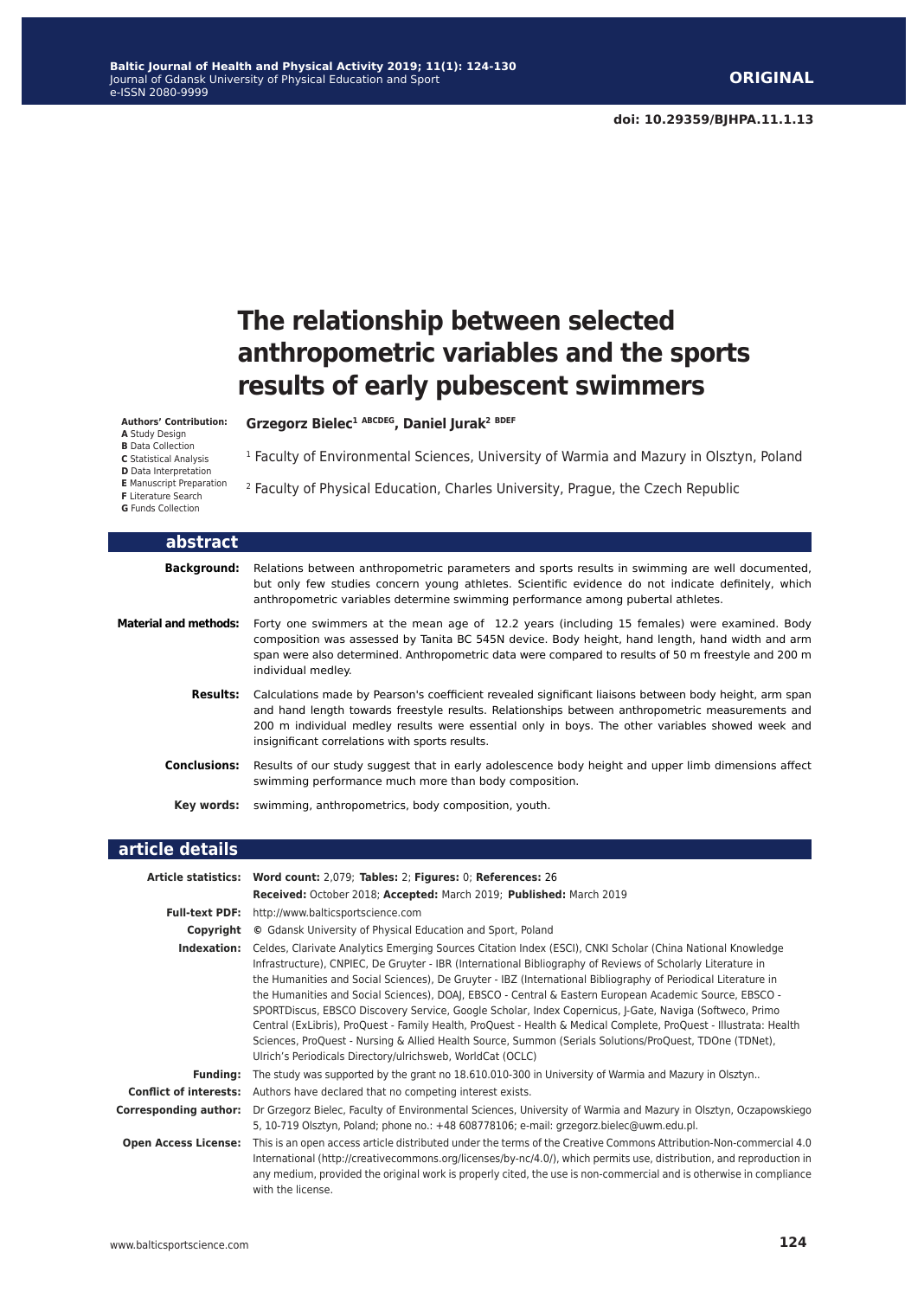## **introduction**

Growth indicators in young swimmers are minor before the onset of puberty, but during biological maturation anthropometric changes strongly affect swimming performance [1]. Much research has been conducted to find out how large the correlation between anthropometric indicators and the swimming performance of young swimmers is, and which of these indicators have the greatest impact on swimming performance. For example, Lätt et al. [2] discovered a significant relationship between body height and the arm span and the time in 400 m freestyle in male swimmers, whereas Morais et al. [3] found a strong correlation between arm span, height, chest circumference, hand surface area, feet surface area, trunk transverse area and the results of 100 m freestyle in boys and girls. Also, kinematics, hydrodynamics, energetics and efficiency have been investigated, but based on the results we can say that they have a minor role in swimming performance [4]. According to the literature, the stroke rate, the stroke index, arm span, body height, bone mass, spine bone mineral density, foot size, leg power and hand grip strength could be used as predictors of 100 m and 400 m front crawl performance in young swimmers [4–5]. The influence of gender on swimming performance and other variables was also investigated but no significant differences between anthropometric, kinematic and energy indicators among boys and girls were found [6]. Based on the research results, which relate to the definition of the main factors affecting young swimmers' performance, a classification of variables was created to determine the swimmer's performance from an anthropometric and biological development point of view, or in terms of increasing the level of technique and training [7].

The aim of this study was to describe the anthropometric characteristics of female and male prepubescent swimmers and to determine the contribution of chosen anthropometric factors to sports achievements.

## **material and methods**

Forty-one children (15 girls and 26 boys) participated in the study. Girls' mean age was  $12.2 \pm 0.5$  years, whereas boys' mean age was  $12.1 \pm 0.5$  years. The training experience of the whole group was  $2.4 \pm 0.5$  years, and the average number of training sessions per week was  $8.2 \pm 1.4$  (12.3  $\pm 2.2$  training hours). Measurements were conducted in the morning, before training sessions. Participants were dressed in light clothes. Body height was assessed with a calibrated standard scale (Seca 711, Seca GmbH, Germany). Body mass, body mass index and body fat percentage were calculated with a Tanita BC 545 N device (Tanita Corp., Japan). Hand measurements were taken with a sliding calliper [8]. Hand length was assessed from the midpoint of the interstylon line to the tip of the middle finger. Hand width was measured from the radial side of the second metacarpal joint to the ulnar side of the fifth metacarpal joint [9]. Arm span was measured with a flexible steel tape from the tip of the middle finger of one hand to the tip of the middle finger of the opposite hand. During the measurement, the subject stood with his back to the wall, with both arms raised and extended to the sides. All anthropometric measurements were taken twice and repeated if 10 percent discrepancy occurred between the two measurements. Coefficient of variation (CV) was calculated for each pair of repeated measurements. The range of CV values was from 2.4 to 3.2. Readings were taken to the nearest 0.1 cm. The puberty rate was self-assessed by the participants at home, under parents' supervision, according to the Tanner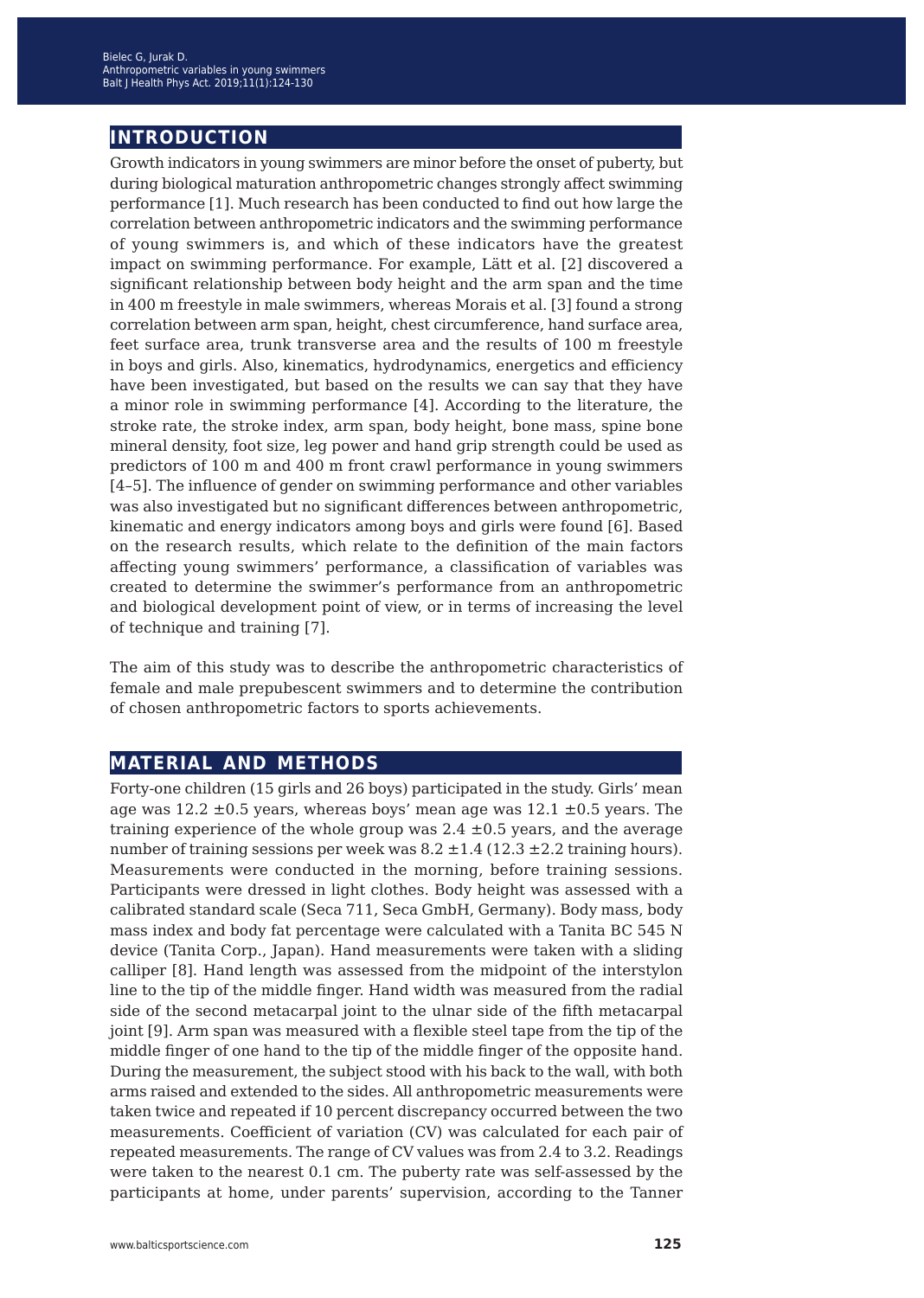Scale [10]. Anthropometric and body composition data were compared with sports results achieved by the children during local competition in a 25-meter pool. Results of 50-m freestyle and 200-m individual medley were recorded automatically by the OMEGA timekeeping system (Omega SA, Switzerland). Sports results were expressed in FINA (International Swimming Federation) points (https://www.fina.org/content/fina-points). The authors' decision to analyse these two performances was based on the following considerations:

- i. the literature provides results of correlations between anthropometry and sports results gained on distances from 25 m to 400 m. The authors' intention was to assess these correlations in a typical sprint event (50-m freestyle) and in a middle-distance event with higher technical demands (200-m individual medley);
- ii. each participant was obliged to compete in both events, so that objectively measured results could be obtained from the whole group.

Participants were informed about the aim of the experiment and the parents gave their written informed consent. The experiment was conducted in accordance with the principles of the Helsinki Declaration, and the local Institutional Review Board accepted the study.

Statistical calculations were done by Statistica 13.1 (StatSoft, Tulsa, USA). The distribution of data was normal according to the Shapiro-Wilk test. Pearson's correlation coefficient (r) was utilized to evaluate the relationships between anthropometric variables and sports results. The correlation strength was interpreted in accordance with the literature [11], where 0.00–0.39 stands for a negligible and weak correlation, 0.40–0.69 is a moderate correlation and 0.70–1.00 proves a strong and very strong correlation. A paired t-test was used to assess differences between girls and boys. The level of statistical significance was established at  $p < 0.05$ .

## **results**

Sports achievements, anthropometric and body composition data are presented in Table 1. According to the growth chart by Stupnicki [12], the percentage of body fat and body mass index values place the examined cohort between the 75th and 90th percentile of the population. Girls were slightly taller, and had greater arm span and body mass when compared to boys, but these differences were insignificant. Essential differences between genders were observed in the percentage of body fat and FINA scores

|  | Table 1. Anthropometric variables and sports results of the examined swimmers (mean $\pm$ SD) |  |  |  |  |  |  |  |
|--|-----------------------------------------------------------------------------------------------|--|--|--|--|--|--|--|
|--|-----------------------------------------------------------------------------------------------|--|--|--|--|--|--|--|

|                            | body height<br>[cm] | hand width<br>[cm] | hand length<br>[cm] | arm span<br>[cm] | body mass<br>[kg] | body mass<br>index<br>$\left[\frac{\text{kg}}{\text{m}^2}\right]$ | body fat<br>[%] | maturation<br>stage<br><b>Tanner</b><br>scale] | 50 m freestyle<br>FINA points | 200 m IM FINA<br>points |
|----------------------------|---------------------|--------------------|---------------------|------------------|-------------------|-------------------------------------------------------------------|-----------------|------------------------------------------------|-------------------------------|-------------------------|
| <b>GIRLS</b><br>$(n = 15)$ | $157.4 \pm 10.2$    | $7.4 + 0.5$        | $16.7 + 1.0$        | $157.2 + 10.1$   | $47.0 + 9.7$      | $18.9 + 2.0$                                                      | $22.5 \pm 3.0*$ | $2.1 \pm 0.7$                                  | $279.2 \pm 58.3**$            | $280.6 + 46.4**$        |
| <b>BOYS</b><br>$(n = 26)$  | $154.2 \pm 8.7$     | $7.6 \pm 0.5$      | $16.5 \pm 1.1$      | $154.4 \pm 9.3$  | $45.0 \pm 8.8$    | $19.1 \pm 3.1$                                                    | $18.1 \pm 4.5$  | $1.8 \pm 0.6$                                  | $202 + 64.4$                  | $211.5 \pm 55.9$        |

*\* p < 0.05 in comparison between girls vs boys*

*\*\* p < 0.001 in comparison between girls vs boys*

Table 2 displays correlations between anthropometric variables and sports achievements in the studied group. In girls, significant correlations were found between body height, hand length, arm span and 50 m freestyle performance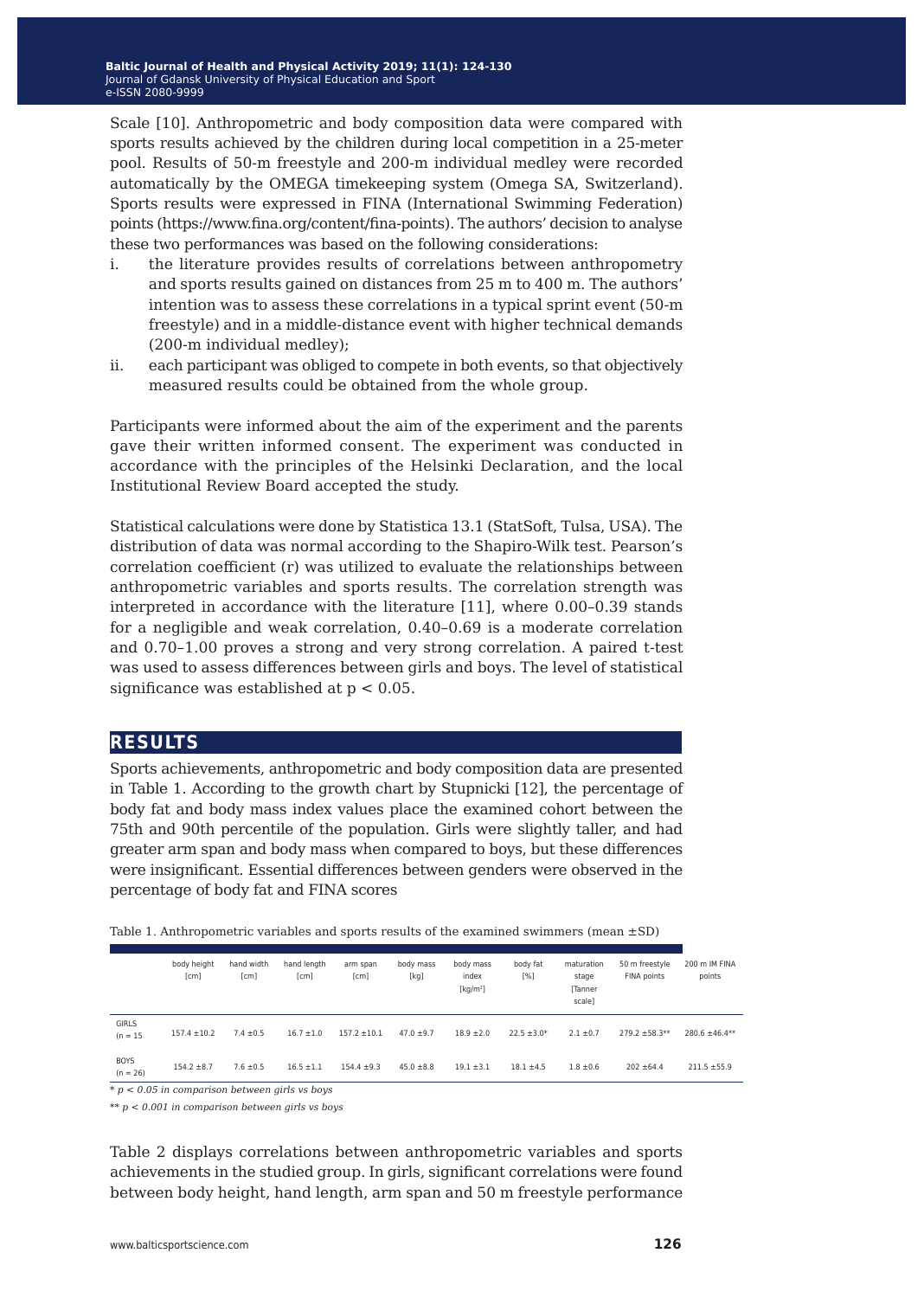$(0.5 < r < 0.6; p < 0.05)$ . No significant correlations were revealed between girls' anthropometric variables and their results in the 200 m individual medley. Body height was positively correlated with boys' performance both in 50 m freestyle and 200 m individual medley  $(0.57 < r < 0.67; p < 0.05)$ . In boys, arm span and hand length were also associated with results in both events  $(0.44 < r < 0.6; p < 0.05)$ . A negative correlation was found in boys between the percentage of body fat and sport results in both events  $(-0.58 < r < -0.56)$ ; p < 0.05). Maturation stage showed no correlation with sports performance in the studied cohort.

| Anthropometric      | $GIRLS$ (n=15) |          | BOYS $(n=26)$  |          |  |
|---------------------|----------------|----------|----------------|----------|--|
| variable            | 50 m freestyle | 200 m IM | 50 m freestyle | 200 m IM |  |
| Body height         | $0.60*$        | 0.44     | $0.67*$        | $0.57*$  |  |
| Hand width          | 0.39           | 0.21     | $0.39*$        | 0.35     |  |
| Hand length         | $0.52*$        | 0.50     | $0.51*$        | $0.44*$  |  |
| Arm span            | $0.57*$        | 0.43     | $0.60*$        | $0.49*$  |  |
| Body mass           | 0.47           | 0.36     | 0.16           | 0.09     |  |
| Body mass index     | 0.14           | 0.06     | $-0.33$        | $-0.33$  |  |
| Body fat percentage | 0.15           | $-0.00$  | $-0.58*$       | $-0.56*$ |  |

Table 2. Pearson's correlation coefficient between anthropometric variables and sports results

*\* p < 0.05; IM – individual medley*

### **discussion**

Correlations between anthropometric variables and swimming performance among young swimmers have been presented in previous papers. In some studies [13, 14] swimming performance was evaluated in controlled conditions, with utilization of laboratory devices (e.g. ergometer, respiratory snorkel). In both of the above-mentioned studies, positive correlations between arm span, body height and swimming performance were observed in teenage male swimmers. Nasirsade et al. [15] discovered significant correlations between body height, arm span and 200 m front crawl performance among 14-yearold male swimmers. Bond et al. [16] examined 21 boys and 29 girls at the mean age of 13.5 years in terms of anthropometric predictors of swimming performance. Anthropometric variables were correlated with the results of the 100 m freestyle. Significant correlations were found between body height, hand length and sports results in both sexes. It is worth noting that in the above-mentioned studies, just as in the current study, relationships between anthropometrics and sports results were moderate  $(r < 0.7)$ . Unlike in other cited studies, the swimmers' body mass was also correlated with sports scores. The results of the present study correspond to those presented by Toskic et al. [17]. In their study, a group of 25 young swimmers was examined in terms of connections between anthropometric variables and 50 m freestyle performance. The anthropometric data is very similar to the results of the present study, and the correlations between body height (mean 156.1 cm), arm span (mean 158 cm), hand length (mean 15.9 cm) and 50 m freestyle velocity are also significant. Although body mass scores are similar in both studies, we noticed no connection between this variable and swimming performance. The results presented by Geladas et al. [18] are noteworthy. Anthropometric variables of Greek girls and boys aged on average 12.7 were correlated with 100 m freestyle performance. Significant relationships were discovered between sports results and the following variables: body height, hand length, and body mass (in boys only). No correlations between swimming performance and body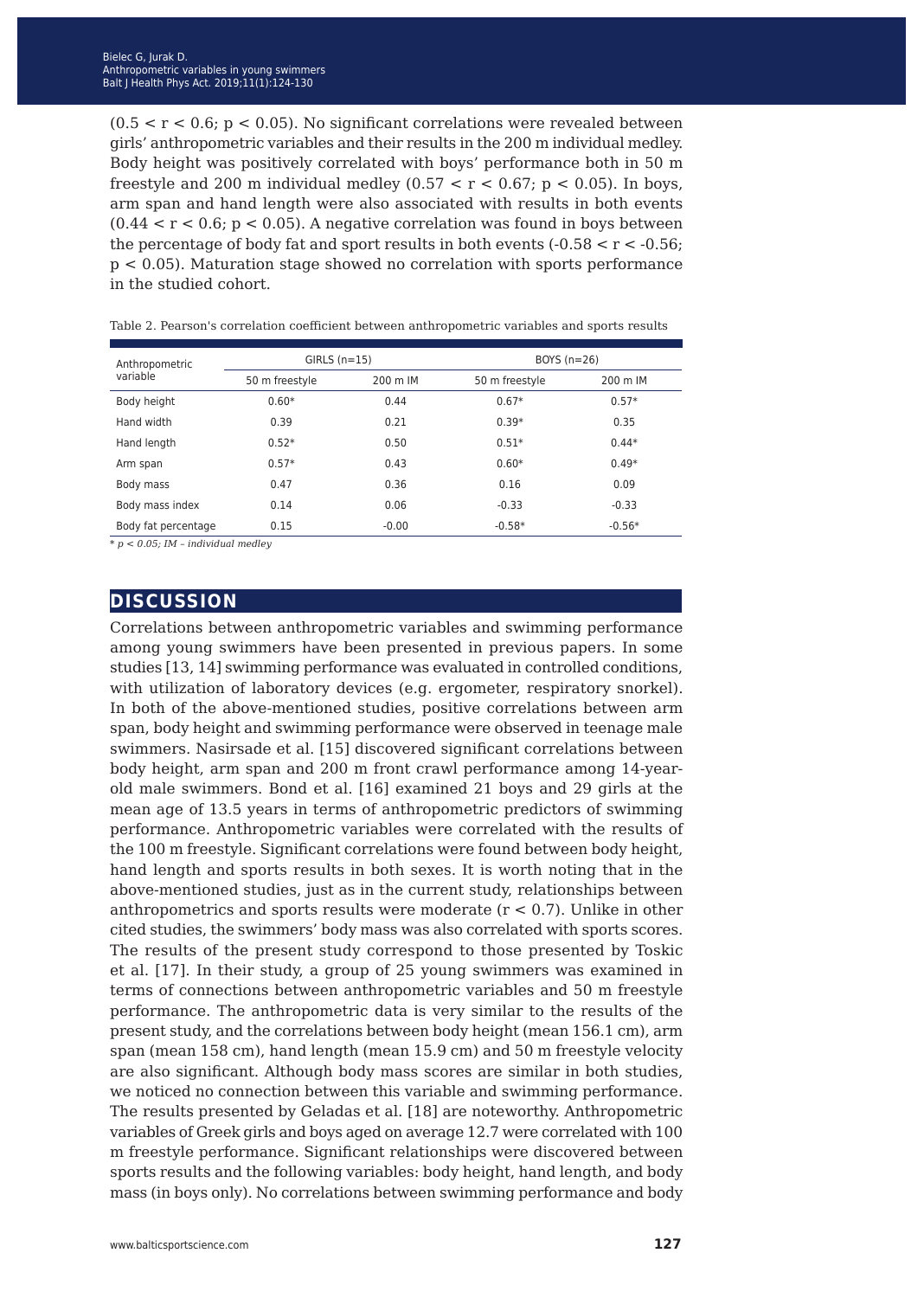fat were found in young swimmers of both sexes. On the other hand, Dimitric et al. [19] found no relationships between body height and sprint swimming performance in 14-year-old female athletes. In their study, only arm span was correlated with the sports results of 50 m freestyle and 50 m butterfly. Body height had no effect on 25 m freestyle performance in 10-year-old girls, either [20]. When compared to our group, Greek swimmers are taller (165.5 cm in boys and 161.2 cm in girls) and heavier (54.1 kg in boys and 48.3 kg in girls). Ostrowska et al. [21] completed anthropological measurements in 11–12-year-old swimmers. The values of body height and body mass in boys were similar to our scores (155.2 cm and 43.8 kg respectively). In girls, mean body height was 155.4 cm and mean body mass 43.8 kg. Anthropometric data of 10–12-year-old swimmers presented by Greco and Denadai [22] are also similar to ours (boys' mean height 157.1 cm, body mass 46.9 kg, body fat 15.2 %; girls' mean height 155.3, mass 45 kg, body fat 22 %).

A comparison of our results to those described in available literature displays similarity in body stature among early pubescent swimmers. Moreover, our study confirms the findings from literature that anthropometric variables influence sports achievements with moderate, not strong, correlation. In our study, distinct relationships between body height, hand length, arm span and 50 m freestyle results were noted in girls and boys. Freestyle is the most common swimming event, and a substantial part of each workout is done with this technique. When a young athlete is acquainted with the freestyle technique, longer extremities would be an advantage, giving a more effective pull, slide, etc. The individual medley is much more complex in terms of technical demands. Apart from extremities dimensions, coordination abilities play an important role in that style. According to Buhl et al. [23], female swimmers achieve their peak swim speed in the 200 m individual medley at a younger age than males. In their opinion, the differences between genders in terms of individual medley results could be explained by anthropometrics characteristics, particularly by the adipose tissue content. In the current study, no correlations between body fat and sports results were revealed in girls. On the other hand, a moderate reversed correlation of these variables was found in boys. We interpret this finding by the fact that in early pubescence the distribution of body fat is different in boys and girls. At that age, boys demonstrate more waist fat that could negatively influence their desired streamlining position in the water [24–25]. We suppose that the number of examined girls may have affected the correlation coefficient results. The correlation coefficient between hand width and 50 m freestyle results had the value of 0.39 in both genders, but only in boys there was statistical significance. Moreover, a correlation between hand width and 200 m individual medley was stronger in girls, although that relationship was statistically insignificant. It is worth noting that Senel and Baykal [26] did not find relationships between length measurements (e.g. height, forearm, hand) and times of 100 m freesyle in eighteen 11–12-year-old girls, although such relevance was discovered in their 22 male peers.

Gender differences in FINA scores that we observed in the current study can be explained by the distinct classification system for female and male athletes. Girl and boys obtained almost equal mean result in the 50 m freestyle (35.95 seconds vs 35.30 seconds respectively, a non-significant difference), but the difference in the obtained FINA points was essential. A similar situation occurred in the case of the 200 m individual medley.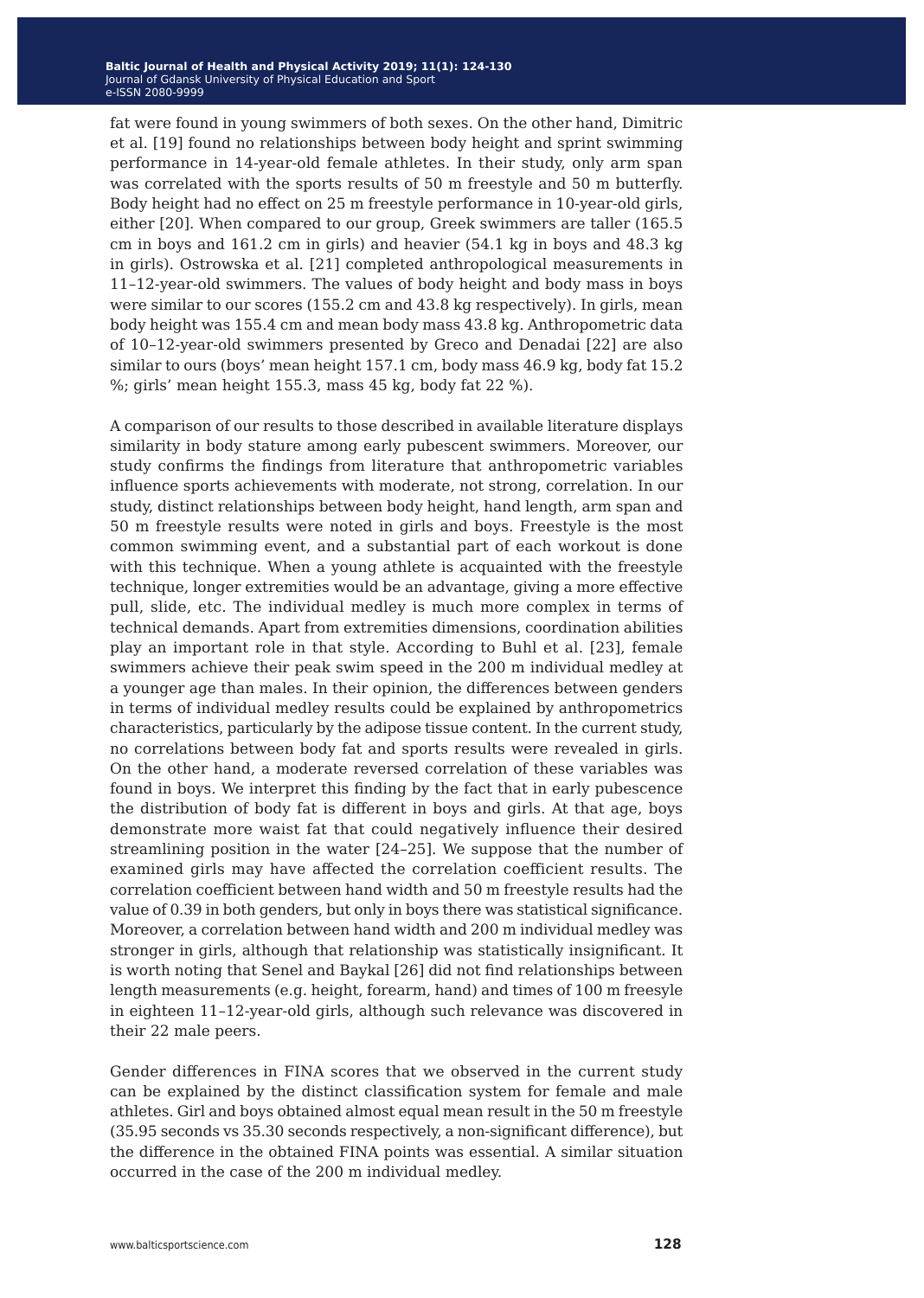In our opinion, anthropometric measurements should be taken regularly in prepubertal children in order to find appropriate individuals for competitive swimming. These measurements should also be conducted among children already involved in swimming, because anthropometric characteristics can explain some aspects of individual sports development.

## **conclusions**

In the light of the presented data, body height, arm span and hand length have the greatest impact on freestyle sprint performance in pubescent athletes.

In the case of longer distances, these relationships are not so obvious, especially in girls.

Gender differences in body fat contribution may affect swimming results in early adolescence.

## **references**

- [1] Ford P, De Ste Croix M, Lloyd R, et al. The long-term athlete development model: Physiological evidence and application. J Sport Sci. 2011;29(4):389-402. <http://doi.org/10.1080/02640414.2010.536849>
- [2] Lätt E, Jürimäe J, Haljaste K, Cicchella A, Purge P, Jürimäe T. Longitudinal development of physical and performance parameters during biological maturation of young male swimmers. Percept Motor Skill. 2009;108(1):297-307.<http://doi.org/10.2466/pms.108.1.297-307>
- [3] Morais JE, Jesus S, Lopes V, Garrido N, Silva A, Marinho D, Barbosa TM. Linking selected kinematic, anthropometric and hydrodynamic variables to young swimmer performance. Pediatr Exerc Sci. 2012;24(4):649-664.<http://doi.org/10.1123/pes.24.4.649>
- [4] Morais JE, Saavedra JM, Costa MJ, Silva AJ, Marinho A, Barbosa T M. Tracking young talented swimmers: Follow-up of performance and its biomechanical determinant factors. Acta Bioeng Biomech. 2013;15(3):129-138.
- [5] Dormehl SJ, Robertson SJ, Williams CA. Modelling the progression of male swimmers' performances through adolescence. Sports. 2016;4(1):2. <http://doi.org/10.3390/sports4010002>
- [6] Morais JE, Garrido ND, Marques MC, Silva AJ, Marinho DA, Barbosa TM. The influence of anthropometric, kinematic and energetic variables and gender on swimming performance in youth athletes. J Hum Kinetics. 2013;39(1):203-211. <http://doi.org/10.2478/hukin-2013-0083>
- [7] Morais JE, Silva AJ, Marinho DA, Seifert L, Barbosa TM. Cluster stability as a new method to assess changes in performance and its determinant factors over a season in young swimmers. Int J Sport Physiol Perform. 2015;10(2):261-268.<http://doi.org/10.1123/ijspp.2013-0533>
- [8] Oria RS, Igiri AO, Egwu OA, Nandi ME. Prediction of stature form hand length and breath anthropometric study on an adult Cross River State population. Ann Bioanthropol. 2016;4:12-16. <http://doi.org/10.4103/2315-7992.190462>
- [9] Fallahi AA, Jadidian AA. The effect of hand dimensions, hand shape and some anthropometric characteristics on handgrip strength in male grip athletes and non-athletes. J Hum Kinetics. 2011;29:151-159.<http://doi.org/10.2478/v10078-011-0049-2>
- [10] Roberts C. Tanner's Puberty Scale: Exploring the historical entanglements of children, scientific photography and sex. Sexualities. 2016;19(3):328-346. <http://doi.org/10.1177/1363460715593477>
- [11] Schober P, Boer Ch, Schwarte LA. Correlation coefficients: appropriate use and interpretation. Anasth Analg. 2018;126:1763-1768. <http://doi.org/10.1213/ANE.0000000000002864>
- [12] Stupnicki R. Relacje wagowo-wzrostowe i stosowanie wskaźnika BMI u dzieci i młodzieży [Weightheight relations and the use of BMI in children and youth]. Zeszyty Naukowe Wyższej Szkoły Kultury Fizycznej i Turystyki w Supraślu. 2015;10:41-47. Polish.
- [13] Moura T, Costa M, Oliveira S, Barbosa Junior M, Ritti-Dias R, Santos M. Height and body composition determine arm propulsive force in youth swimmers independent of maturation stage. J Hum Kinetics. 2014;42:277-284.<http://doi.org/10.2478/hukin-2014-0081>
- [14] Latt E, Jurimae J, Maestu J, et al. Physiological, biomechanical and anthropometrical predictors of sprint swimming performance in adolescent swimmers. JSport Sci Med. 2010;9:398-404.
- [15] Nasirzade A, Sadeghi H, Sobhkhiz A, et al. Multivariate analysis of 200-m front crawl swimming performance in young male swimmers. Acta Bioeng Biomech. 2015;17(3):137-143.
- [16] Bond D, Goodson L, Oxford SW, Nevill AM, Duncan MJ. The association between anthropometric variables, Functional Movement Screen scores and 100m freestyle swimming performance in youth swimmers. Sports. 2015:3:1-11. <http://doi.org/10.3390/sports3010001>
- [17] Toskic D, Lilic L, Toskic L. Correlation between morphological characteristics, bio-mechanic characteristics of the stroke and swimming velocity among pubescent swimmers. Res Kinesiol. 2016:44(1):49-53.